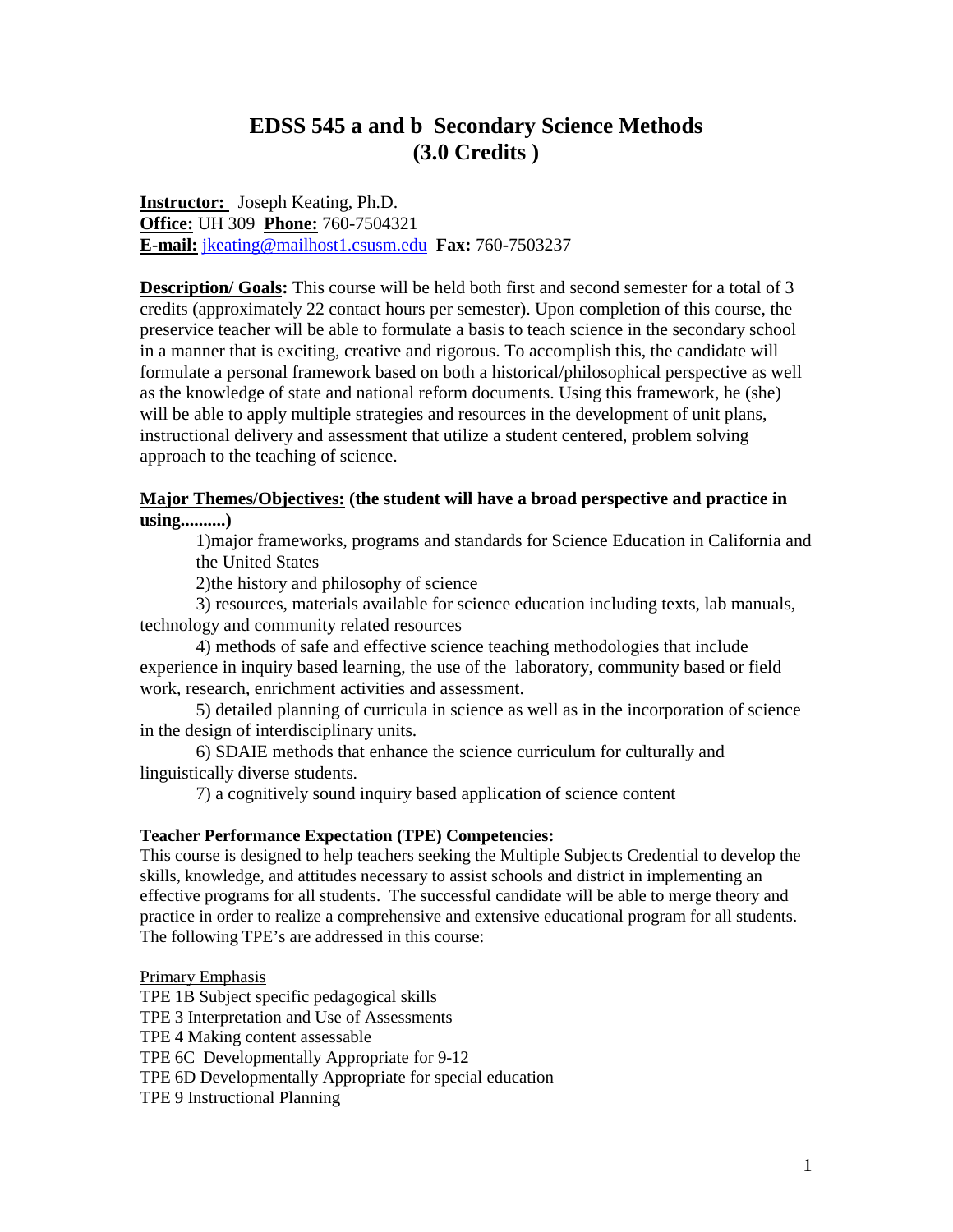### TPE 10 Instructional Time

Secondary Emphasis:

TPE 2 Monitoring student learning during instruction

TPE 5 Student Engagement

TPE 7 Teaching Second Language Learners

TPE 11 Social Environment

TPE 12 Professional, Legal and Ethical Obligations

TPE 13 Professional Growth

## **Required Texts:**

Science Instruction in the Middle and High School (Chiappetta and Koballa) California Frameworks in Science(State Dept of Education) Inclusion (Choate)

## **Optional Texts:**

The Demon Haunted World (Sagan) The Structure of Scientific Revolutions (Kuhn) California Safety Manual in Science(State Dept. of Education) Use of Discrepant Events for Science Teachers (Keating)

# **Schedule: approximately 7-8 seminars @ 3.0 hrs.each from 5:30-8:30**

# **\*=Assignment/Reading due**

## **Fall Semester:**

September 30 (Monday)

- syllabus
- introductions/ discrepant event presentation "Mystery Box"
- Go over assignments for next class : sign up for dates for DE (pairs), Science Frameworks jigsaw, readings from Text

## October 7 (Monday)

- **\*Science Frameworks and Standards Jigsaw**\*
- **\*Discrepant Events (two-three pairs)**
- Go over assignments for next class: Readings due in Ch 1-2 (Nature of Science, History of Science Education )

## October 21 (Monday)

- **\*Discrepant Events (two-three pairs)**
- **\*The use of Open ended science experiments (in class)**
- **\* Science Methods Textbook Discussion**(Chap 1-2 due)\*
- Go over assignments for next class : Reading log Ch 3 and 4

## November 4 (Monday)

• **\*discrepant event presentations (two-three pairs)\***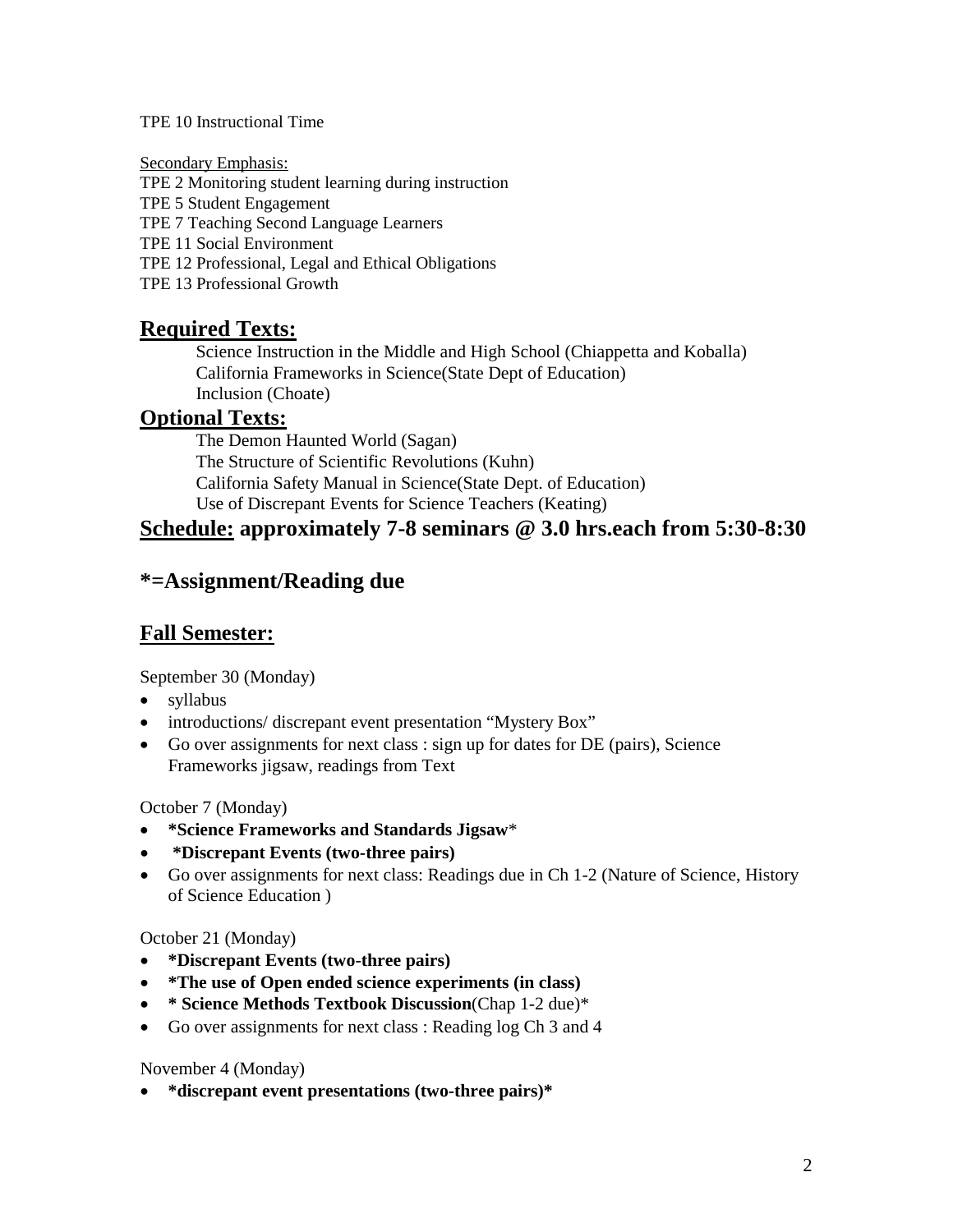- **\* discussion of science teaching observation sheet and science safety issues with master teacher**
- **\* Readings Part Two—Teaching Strategies due** (Ch 3 and 4)\*
- Go over assignments for next class: reading log Ch 9 (science safety); observation of science teaching; discussion notes from master teacher safety procedures

November 18 (Monday)

- **\*discrepant event presentations (two-three pairs)\***
- \* Science Safety Manual (state dept of ed—optional), and discussion with master teacher (California), Readings Chapter 9 (Safety in the Lab)
- \* observation of science teacher assignment (see handout)
- Go over assignments for next class: Reading logs for Ch 5 and 6

November 25 (Monday)

- **\*Issues in Student Teaching**
- **\*discrepant event presentations (two-three pairs if necessary)**
- **Discussion of Reading logs in Chapter 5 and 6**
- Go over assignments for next class: Reading log Ch 7

December 9 (Monday)

- **Issues in Student Teaching**
- **Discussion of Reading log in Text Ch 7**
- **\*discrepant event presentations (two-three pairs if necessary)**
- •
- Go over Assignment for intercession (see readings below); video and internet evaluations (use evaluation sheets provided)

**Spring Semester: (Proposed Sessions)—During Intercession Read and prepare a reading log for Ch 8 and 9; Chapter 10 Computers and Electronic Technology; Chapter 11 Managing the Learning Environment and Part Four (Assessment in Science); Ch 12-13 Planning for instruction; Chapter 14 and Part Five (Professional Development) Chapter 15 and Choate Ch 13 Science Instruction for Inclusion**

**Other assignments due:**

- **\*Internet resources** for science evaluation (please review three sites and include 1) copies of URL and a representative page; 2) rating and rationale (1-5); 3) applicable to you as a teacher or your students; 4) how would you use
- **\*Video resources (one taped science program)** bring and discuss 1) strengths and weaknesses; 2) rating and rationale (1-5) 3) potential application to science classroom

February \_\_\_\_\_(Monday)

- **Discussion of ratings of Video resources and internet resources**
- **Ch 8 and 9 Reading logs due**
- Go over assignments for next class: Ch 10; prepare for video-tape of science lesson due on April\_\_\_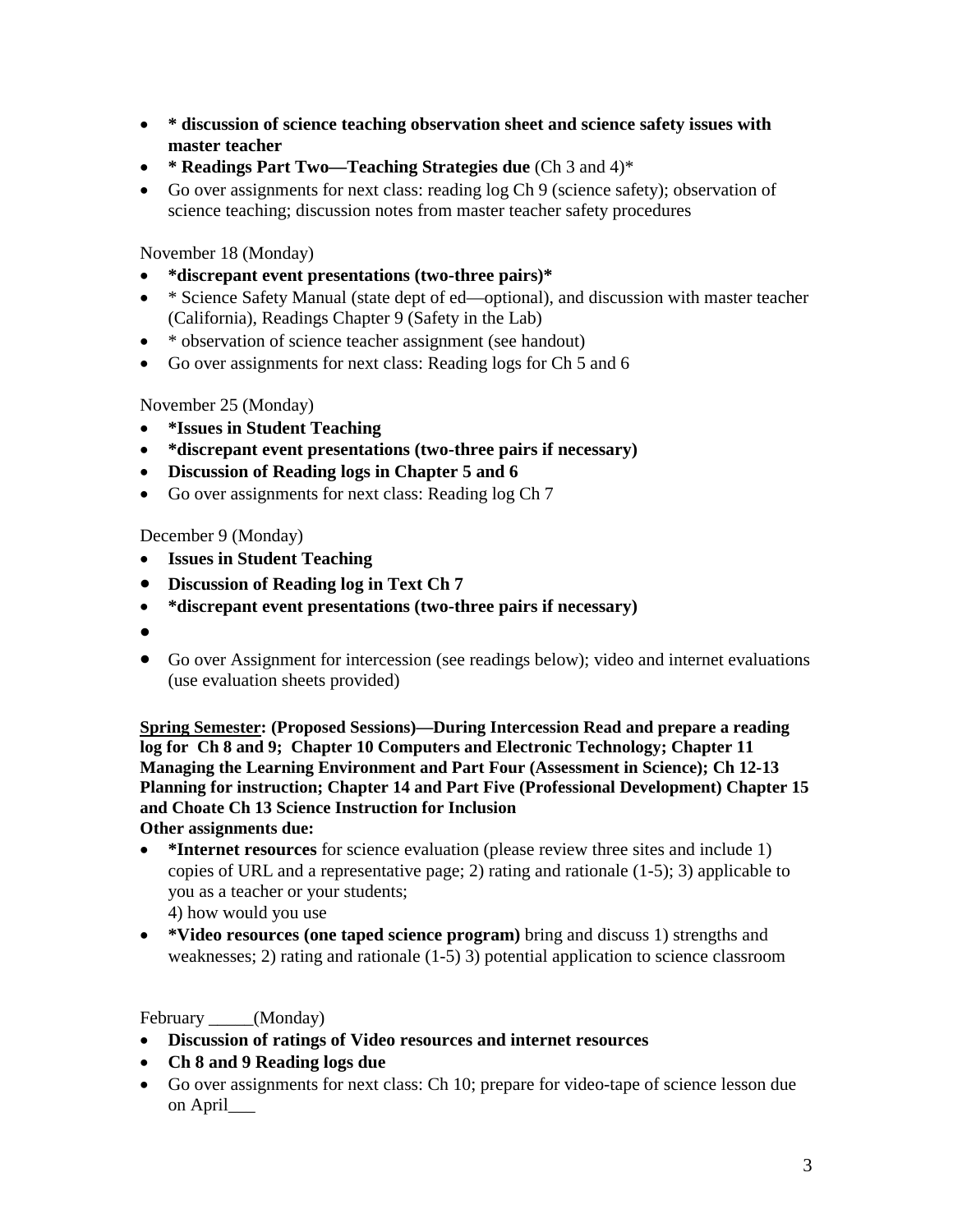February \_\_\_ (Monday) (no formal class meeting)

• **\*Independent viewing and evaluation of computer software** (see attached rating sheet) at San Diego Co. Office of Education Computer Lab (Joe Rindone Center)—Linda Vista Drive

February (Monday)

- **Discussion of Software resources from** Rindone Center **(at least three)** bring and discuss 1) strengths and weaknesses; 2) rating and rationale (1-5) 3) potential application to science classroom
- **Discussion of Ch 10 (Technology and Science)**
- Go over assignments for next class: Ch 13 Choate; Mini-lab SDAIE adaptation (and trial)

March (Monday)

- **Mini Lab modification and trial (SDAIE considerations)**
- Discussion of Choate Ch 13
- Go over assignments for next class: Ch 11

March\_\_\_\_(Monday)

- Presentation and application of Probeware in a science class: Hannah Finney (Rancho Bernardo HS)
- Discussion of Ch 11
- Go over assignments for next class: Ch 12-13:

Prepare an Example of authentic assessment used in your teaching

April (Monday)

- Bring and Share an \***example** of an **authentic assessment** (journals, portfolio, performance based exam etc.) that you have actually used this year in teaching science.
- Discussion of Ch 12-13
- Go over assignments for next class: Ch 14-15;

Reading of high interest science related book (brief rating and discussion of each); videotape of science lesson

April\_\_\_\_(Monday)

- Share video tape of science lesson
- Discussion of Ch 14-15
- Discussion of High interest science related book report
- Go over assignments for next class: NONE